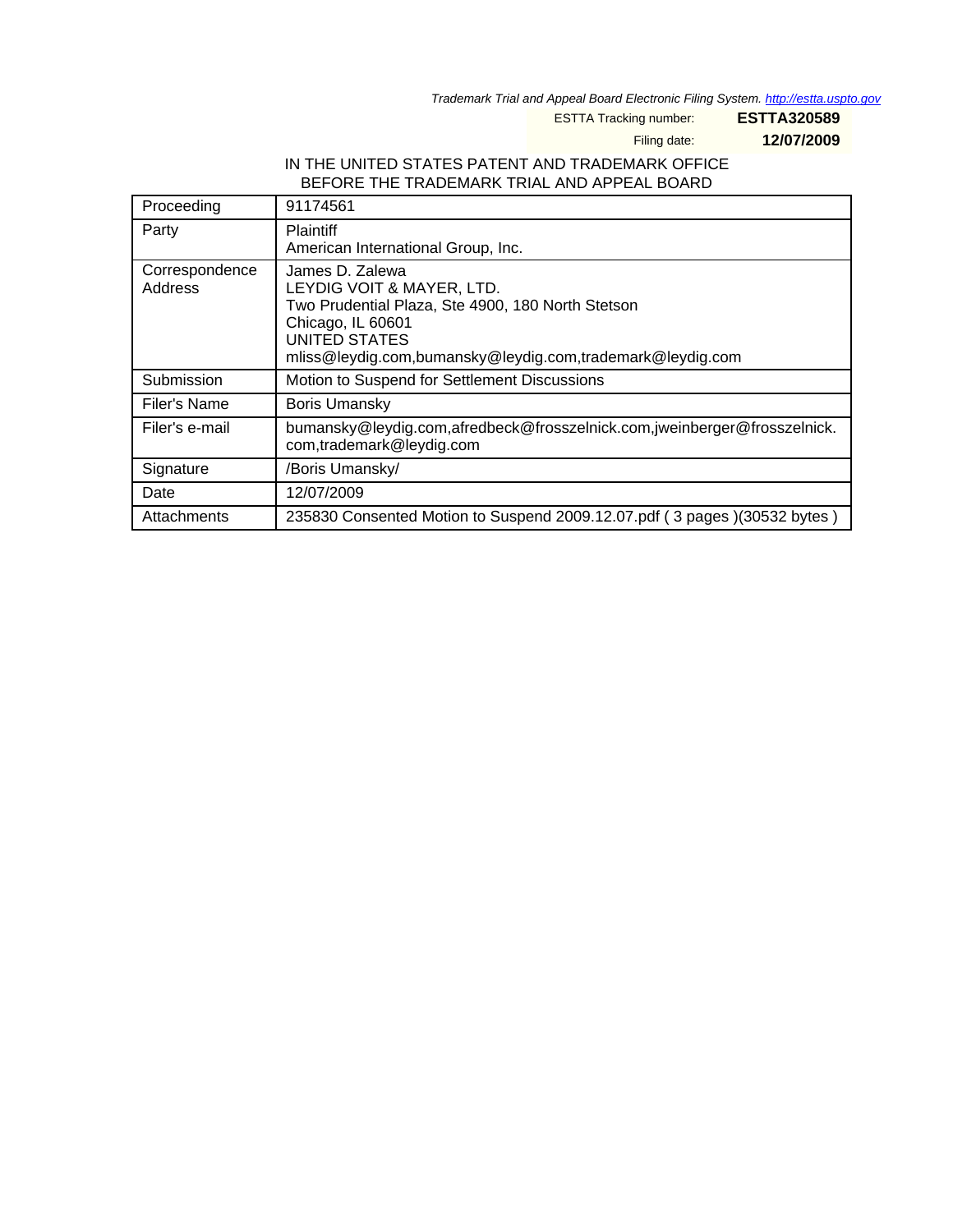## **IN THE UNITED STATES PATENT AND TRADEMARK OFFICE BEFORE THE TRADEMARK TRIAL AND APPEAL BOARD**

| AMERICAN INTERNATIONAL GROUP, INC. | Opposition No. 91174561                    |
|------------------------------------|--------------------------------------------|
| Opposer,                           | Mark: QUALITY OF LIFE<br>DETERMINED BY YOU |
| V.                                 | <b>ENSURED BY NEW YORK</b><br><b>LIFE</b>  |
| NEW YORK LIFE INSURANCE COMPANY    | Application Serial No.: 78/577,632         |
| Applicant.                         |                                            |

## **OPPOSER'S CONSENTED MOTION TO SUSPEND PROCEEDINGS FOR SETTLEMENT**

 Pursuant to 37 CFR § 2.117(c) and TBMP § 510.03, Opposer American International Group, Inc., (hereinafter referred to as "Opposer") moves to suspend this opposition proceeding for a period of thirty (30) days, and in support thereof states as follows:

1. Pursuant to the November 6, 2009 suspension order, the parties provide the following report to the Board on the progress of ongoing settlement negotiations.

2. As set forth in the previous motions to suspend, the parties reached an agreement in principle on key terms in February 2009, and Opposer sent a proposed Agreement to Applicant's counsel in March 2009.

3. Since the most recent suspension of this proceeding, the parties, through their attorneys, have communicated with one another regarding some details relating to the draft Agreement in an effort to finalize the settlement of this matter.

4. On December 3, 2009, and following an earlier teleconference among counsel, Opposer's counsel sent Applicant's counsel an additional draft of the Agreement which sought to address certain issues relating to ownership of the marks as well as particular uses of Opposer's marks in a marketing video.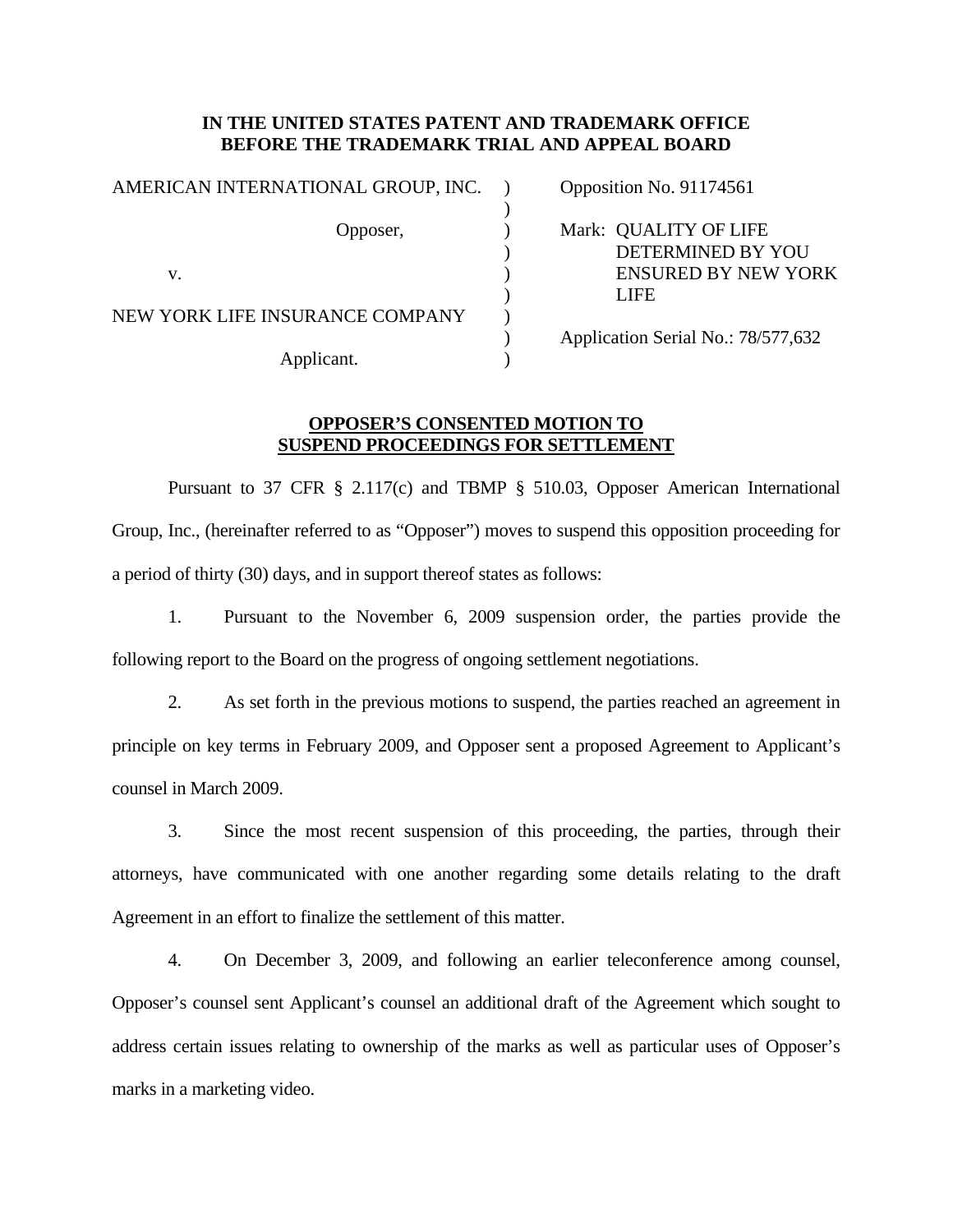5. In view of the fact that Applicant is in the process of reviewing the revised draft Agreement, the parties would benefit from a further suspension of proceedings.

6. As set forth herein and in prior suspension motions, the parties are actively engaged in negotiations for the settlement of this matter. Opposer requests that this proceeding be suspended for thirty (30) days to allow the parties further time to negotiate the details of the proposed Agreement.

7. Opposer has secured the express consent of all other parties to this proceeding for the suspension and resetting of dates requested herein.

8. Opposer provides the following e-mail addresses for itself and counsel for Applicant so that any Order on this Consented Motion may be issued electronically by the Board.

> Boris Umansky, Attorney for Opposer – bumansky@leydig.com Andrew Fredbeck, Attorney for Applicant – AFredbeck@frosszelnick.com

WHEREFORE, Opposer respectfully request that this opposition proceeding be suspended for a period of thirty (30) days, and that all subsequent dates be reset as follows:

| <b>Proceedings Resume:</b>                          | 01/06/2010 |
|-----------------------------------------------------|------------|
| <b>Discovery Closes:</b>                            | 05/07/2010 |
| <b>Plaintiff's 30-day Trial Period Ends:</b>        | 08/04/2010 |
| <b>Defendant's 30-day Trial Period Ends:</b>        | 10/04/2010 |
| Plaintiff's 15-day Rebuttal Period Ends: 11/17/2010 |            |